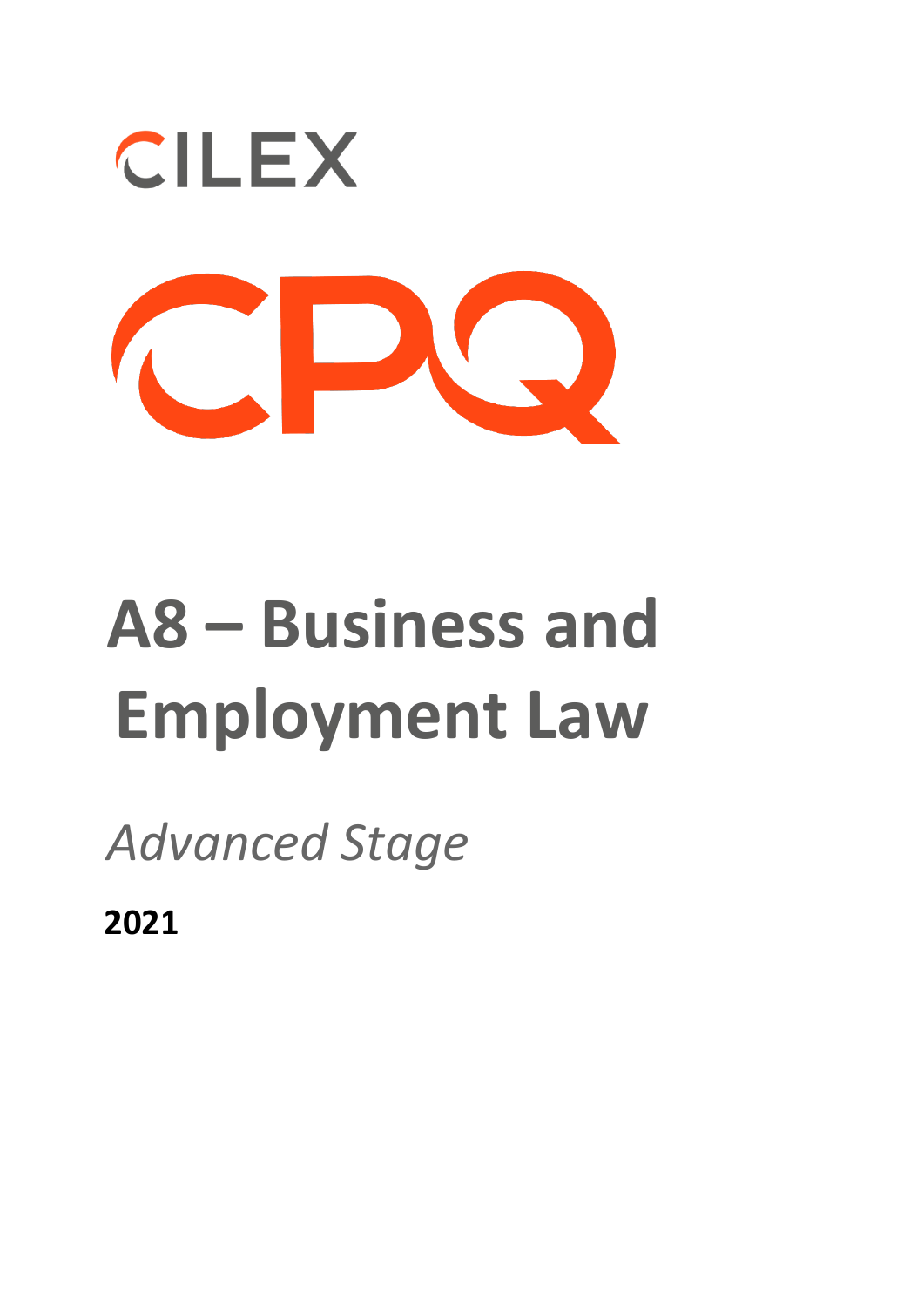## **A8: Business and Employment Law**

The overall aim of this module is to give you, the trainee, the essential knowledge and understanding of common business structures, including how they are formed and operate within relevant legal frameworks. It will also ensure awareness of associated internal procedures, liability issues for owners and managers and how such businesses may come to an end through insolvency. The module will additionally provide an outline of the key issues on employer/employee relationships and taxation, including of profits and capital gains arising in the business (building on the knowledge of business accounts from the Advanced Stage Skills module).

The module covers:

- 1. The types of business structure
- 2. Starting a business; formation of the different types of business structure
- 3. Running and growing a business
- 4. Company procedures
- 5. Dissolution, insolvency and winding up
- 6. Taxation
- 7. Introduction to Employment Law

## **Learning Outcomes**

By the end of this module you will be able to:

- 1. Identify and advise upon the most appropriate form of business structure for a client, based on their instructions
- 2. Explain to a client how to set up their chosen form of business structure and identify the advantages and disadvantages of each business medium
- 3. Understand the liability arising from the main forms of business ownership and how to bring a business entity to an end
- 4. Draft the key documents relating to company procedures
- 5. Understand in outline the key taxes that will be encountered when running a business and common employment issues that will arise

## *Linked online assessment: A8*

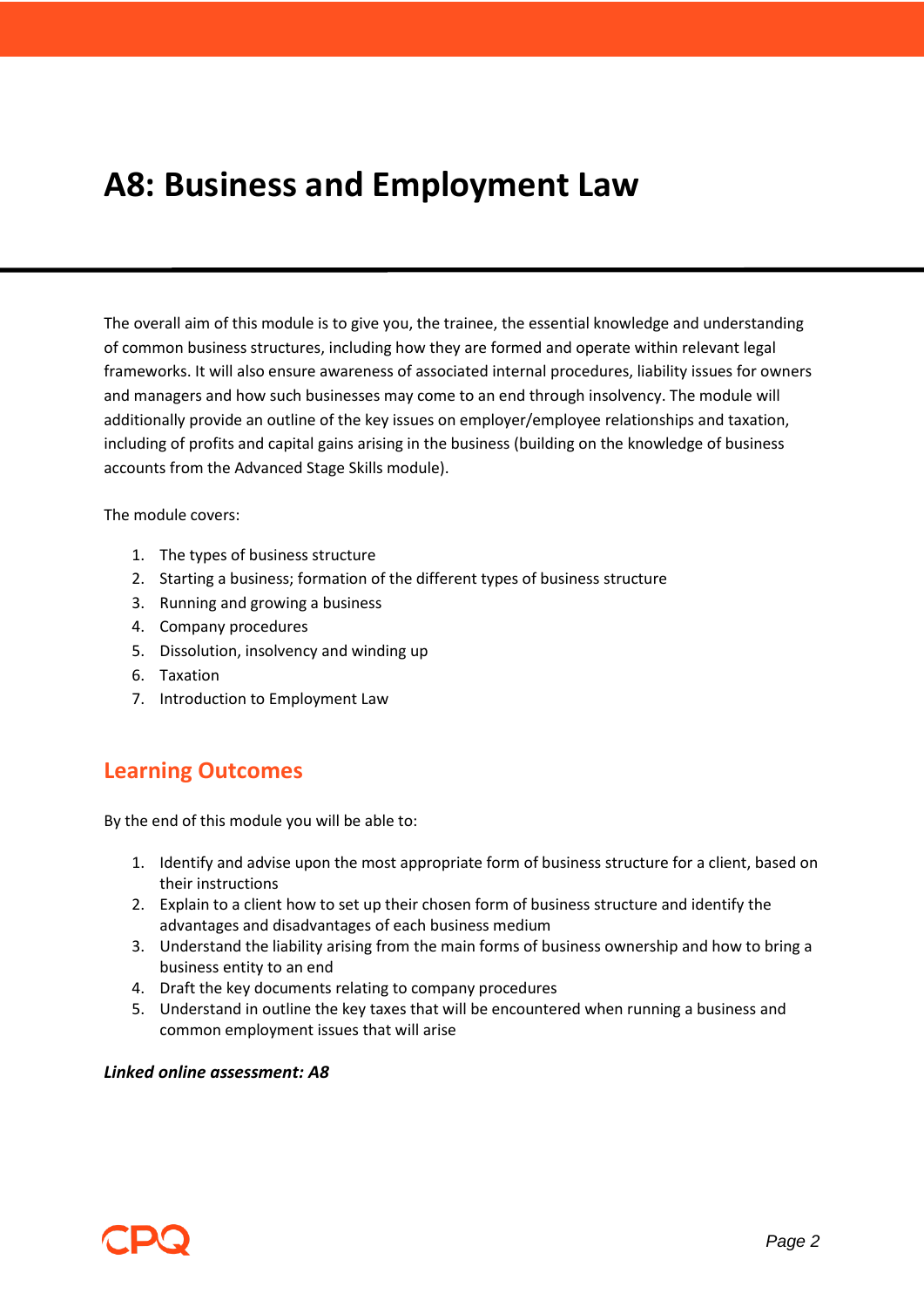Candidates will be provided with up to tax rates and allowances:

- Income tax
- Capital gains tax
- Incorporation tax
- VAT

 $\sqrt{2}$ 

• VAT registration threshold

| 1. | The types of business<br>structure                                                                 | Knowledge and understanding of the core characteristics of main types<br>of business structure are essential to the work of a trainee in the<br>business department. Therefore, you will need to know the<br>distinguishing features of the following:<br><b>Business structures</b><br>a)<br>Sole traders<br>Partnerships<br>٠<br>Limited liability partnerships (LLPs)<br>٠<br>Companies limited by shares (both private and public)<br>Companies limited by guarantee<br>The legislation relevant to these structures, including:<br>b)<br>The Companies Act 2006 (CA 2006)<br>٠<br>The Partnership Act 1890 (PA 1890)<br>$\bullet$<br>The Limited Liability Partnerships Act 2000 (LLPA 2000)<br>The Insolvency Act 1986 (IA 1986)<br>$\bullet$ |
|----|----------------------------------------------------------------------------------------------------|-----------------------------------------------------------------------------------------------------------------------------------------------------------------------------------------------------------------------------------------------------------------------------------------------------------------------------------------------------------------------------------------------------------------------------------------------------------------------------------------------------------------------------------------------------------------------------------------------------------------------------------------------------------------------------------------------------------------------------------------------------|
| 2. | <b>Starting a business;</b><br><b>Formation of the</b><br>different types of<br>business structure | The different types of business structure are formed in different ways.<br>You must be aware of the varying formalities in order to advise the client<br>adequately and be able to carry out the necessary formalities, including<br>drafting appropriate documents. Therefore, you will need to know the<br>following:<br>a) Sole trader<br>No prescribed formation procedure<br>Regulation of choice of business name under 1192 CA 2006<br>b) Partnerships<br>No prescribed formation procedure<br>Definition of a partnership under s1 to 2 PA 1890<br>Relevant case law<br>Partnership agreements: no requirement but advisable<br>Key content of a partnership agreement<br>Limited liability partnerships<br>c)                              |

 $\overline{\mathsf{L}}$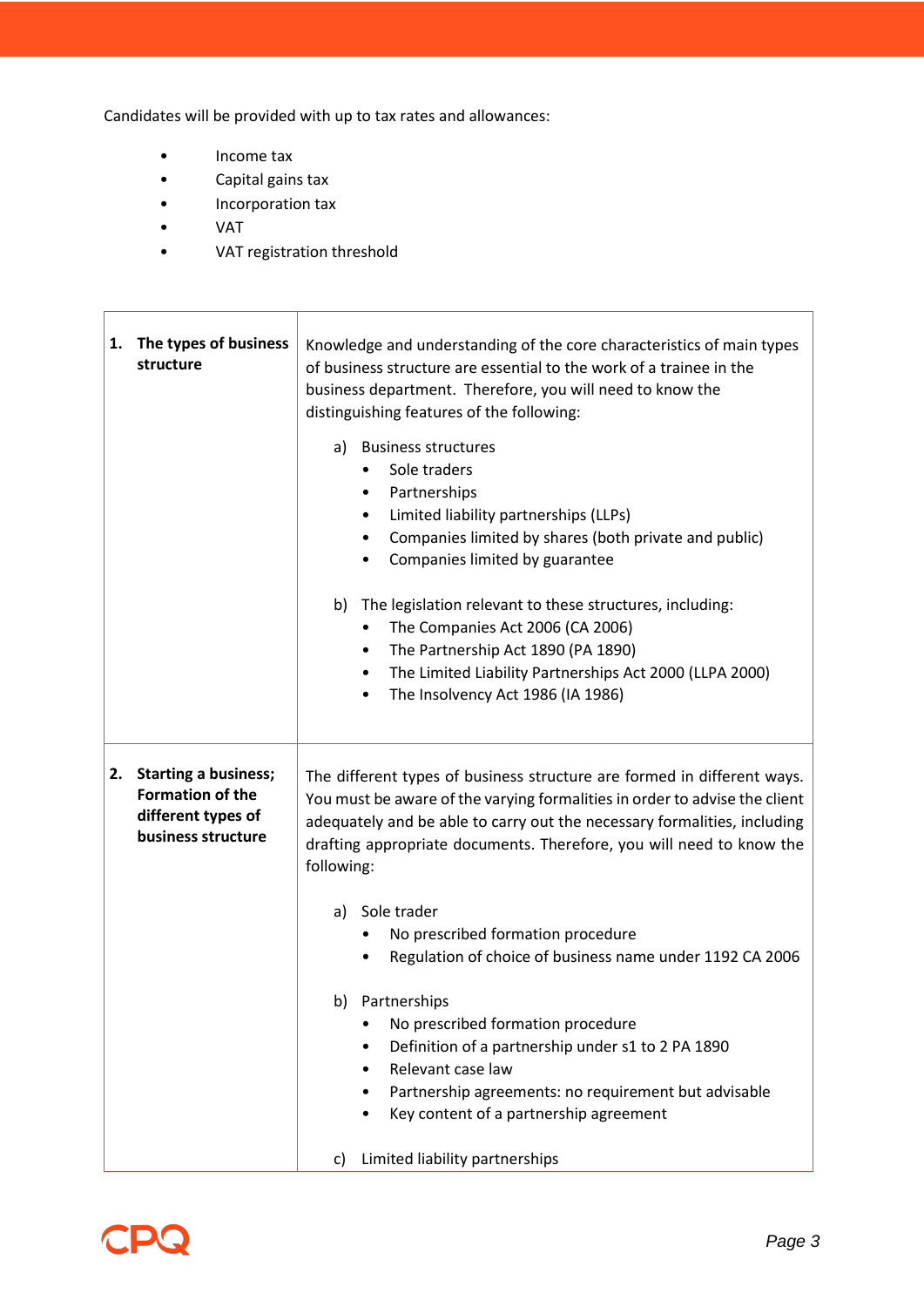|                                                | Governed by the LLPA 2000<br>٠<br>Legal requirements of an LLPA<br>Registration process under the LLPA: prescribed<br>documentation and fee<br>Agreements: no requirement but advisable<br>Regulation of choice of business name under CA 2006<br>d) Companies limited by shares<br>Incorporation governed by the CA 2006<br>Registration process with Companies House, including<br>٠<br>relevant documentation and fee<br>Required company constitution<br>$\bullet$<br>Memorandum and articles of association<br>$\circ$<br>Model articles<br>$\Omega$<br>Use of 'off the shelf' companies<br>٠<br>Regulation of choice of company and business name under<br>٠<br>CA 2006<br>Public companies: minimum authorised capital<br>requirement; s763 CA 2006<br>Brief comparison with other forms of company<br>e) Promoters and pre-incorporation contracts<br>Nature of promoter<br>s51 CA 2006<br>$\bullet$<br>Potential personal liability<br>٠<br>Protection from liability<br>$\bullet$ |
|------------------------------------------------|---------------------------------------------------------------------------------------------------------------------------------------------------------------------------------------------------------------------------------------------------------------------------------------------------------------------------------------------------------------------------------------------------------------------------------------------------------------------------------------------------------------------------------------------------------------------------------------------------------------------------------------------------------------------------------------------------------------------------------------------------------------------------------------------------------------------------------------------------------------------------------------------------------------------------------------------------------------------------------------------|
| <b>Running and growing</b><br>3.<br>a business | A trainee in the business department must understand and be able to<br>advise on the nature of ownership and consequent liability issues, and<br>how the businesses may be managed and run. You must be able to<br>distinguish between unlimited and limited liability, and outline the<br>possible management structures, day to day running issues and<br>associated regulation. Therefore, you will need to know the following:<br>Sole trader<br>a)<br><b>Business owner</b><br>Self-finances: cash or a loan; personal guarantees<br>٠<br>Potential personal liability for business debts<br>٠<br>Freedom to manage<br>Business transfer procedure<br>b) Partnerships<br>Each partner owns part of the business<br>Jointly and severally liable<br>Partners are agents (s5 PA 1890); differences between<br>٠<br>actual (express or implied) and apparent authority                                                                                                                    |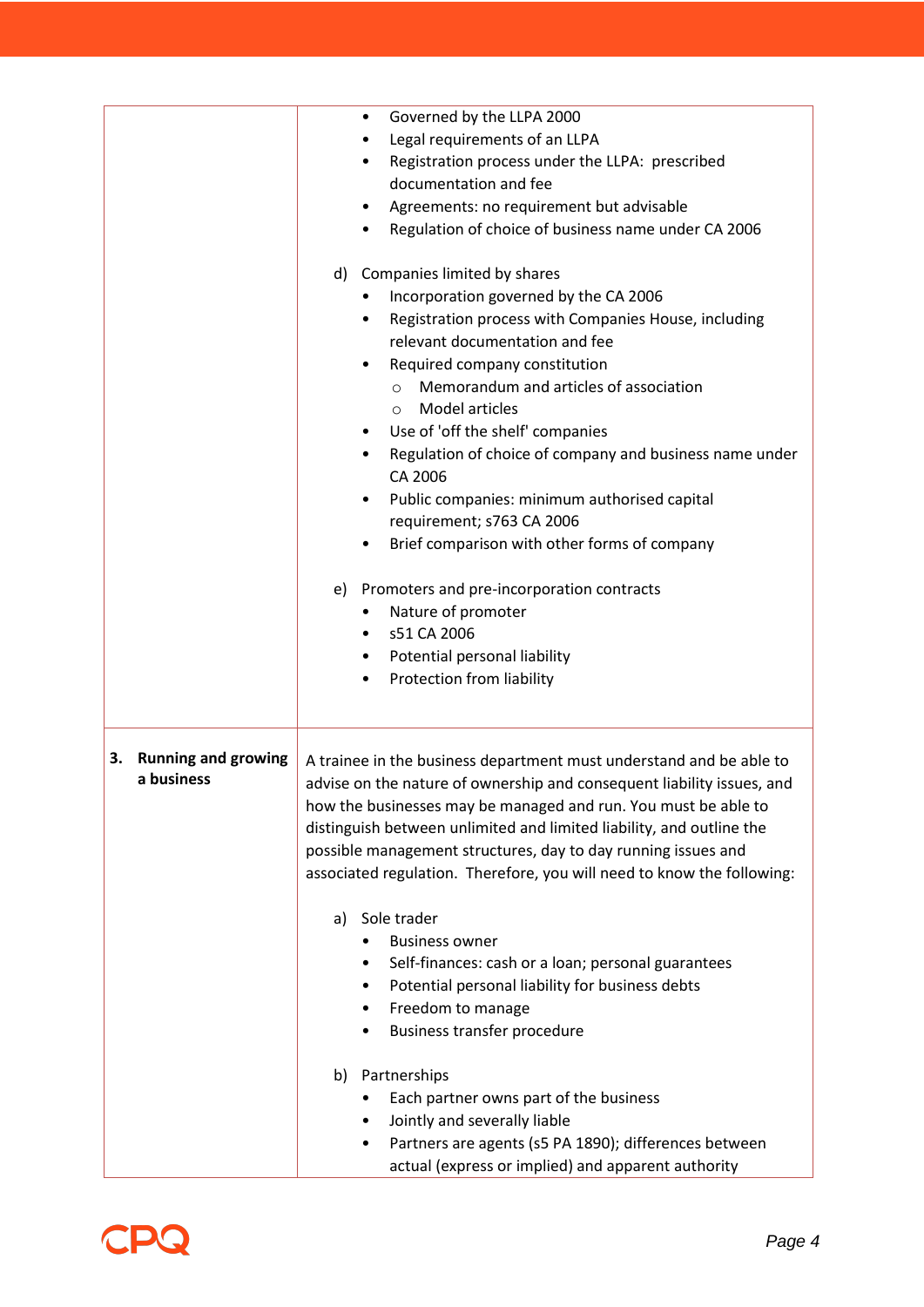|    | Fiduciary duties in outline<br>٠                                                       |
|----|----------------------------------------------------------------------------------------|
|    | Freedom to manage                                                                      |
|    | Partnership agreements: govern management structure;<br>٠                              |
|    | limits on authority to incur debts/liabilities                                         |
|    | PA 1890 implies in absence of express agreement<br>٠                                   |
|    | Liability of partnership for acts of individual partner: ss 6 to<br>٠                  |
|    | 8, 14 and 17 PA 1890                                                                   |
|    | Partnership property: ss20 and 21 PA 1890<br>٠                                         |
|    | Exit routes under PA 1890 in absence of express agreement<br>$\bullet$                 |
|    | Consequences of breach of partnership agreement<br>٠                                   |
|    | Expulsion of a partner                                                                 |
| c) | Companies limited by shares                                                            |
|    | Separate legal personality                                                             |
|    | The entity can sue and be sued and enter into contracts                                |
|    | Entering into contracts and execution of documents: ss<br>$\circ$<br>43 and 44 CA 2006 |
|    | Owners are shareholders<br>٠                                                           |
|    | Shareholders; limited liability<br>٠                                                   |
|    | Corporate veil; separation between the shareholders and<br>٠                           |
|    |                                                                                        |
|    | the company; Salomon v Salomon [1897]                                                  |
|    | Lifting of corporate veil<br>Overview of elements of 'test'                            |
|    | $\circ$                                                                                |
|    | Nature and purpose of the company's constitution:<br>s33 CA 2006<br>$\circ$            |
|    | Management of company: directors; CA 2006; company<br>٠<br>constitution                |
|    | Limits on capacity and directors' authority; ss 39 and 40 CA<br>٠                      |
|    | 2006                                                                                   |
|    | <b>Transfers</b>                                                                       |
|    | Procedure for transfer of shares                                                       |
|    | Stock transfer forms<br>O                                                              |
|    | Register of members<br>$\circ$                                                         |
|    | Restrictions in articles<br>$\circ$                                                    |
| d) | Company directors and secretary                                                        |
|    | Appointment; s154 CA 2006 and Model Article 17;                                        |
|    | members' or directors' resolution - including minimum                                  |
|    | number                                                                                 |
|    | De facto and shadow directors                                                          |
|    | Executive, non-executive and alternate directors                                       |
|    | Duties under ss 170 to 177 CA 2006                                                     |
|    | Regulation by the articles of association; Model Articles for                          |
|    | Private Companies Limited by Shares                                                    |
|    | <b>Removal and CDDA</b>                                                                |
|    | Service contracts: company secretary: required for a public                            |
|    | company; not required for private companies                                            |
| e) | Day to day running of the business                                                     |
|    |                                                                                        |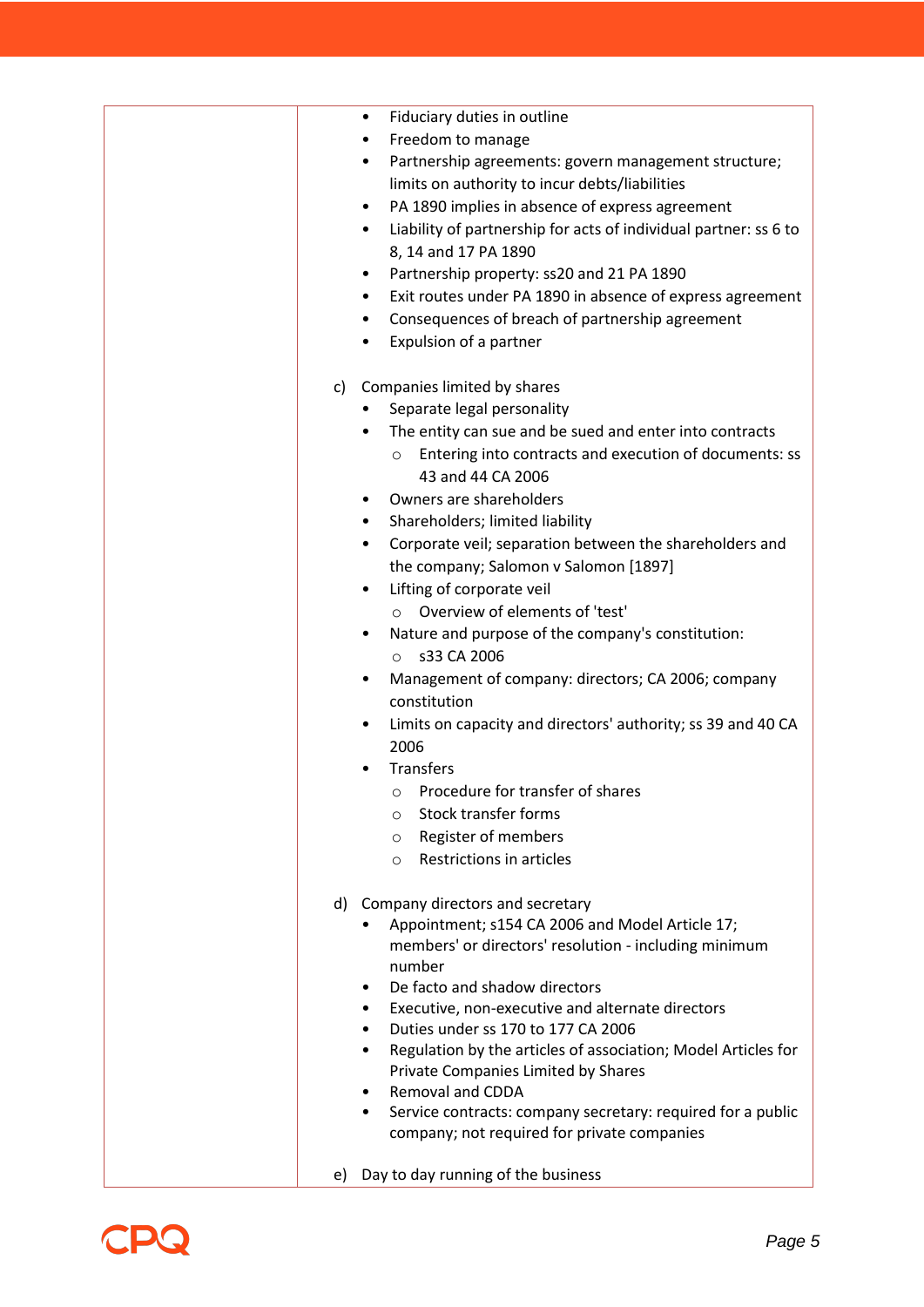|                                 | Hiring and firing                                                                                                                                                                                                       |
|---------------------------------|-------------------------------------------------------------------------------------------------------------------------------------------------------------------------------------------------------------------------|
|                                 | Sole trader                                                                                                                                                                                                             |
|                                 | $\Omega$                                                                                                                                                                                                                |
|                                 | Partnerships<br>$\circ$                                                                                                                                                                                                 |
|                                 | Companies<br>$\circ$                                                                                                                                                                                                    |
|                                 | Data control - broad principles                                                                                                                                                                                         |
| <b>Company procedures</b><br>4. | A company is regulated by the CA 2006, which lays down a number of<br>requirements for company decision-making and proceedings. There are<br>also numerous disclosure requirements. You must be able to advise          |
|                                 | clients appropriately, including completing relevant forms, drafting<br>generic text in documents and commenting critically on documents<br>including board minutes. Therefore, you will need to know the<br>following: |
|                                 |                                                                                                                                                                                                                         |
|                                 | Directors' proceedings<br>a)                                                                                                                                                                                            |
|                                 | Governed by articles of association                                                                                                                                                                                     |
|                                 | Form - board meetings and other forms including written<br>٠<br>directors' resolutions                                                                                                                                  |
|                                 | Notice                                                                                                                                                                                                                  |
|                                 | Quorum and voting<br>٠                                                                                                                                                                                                  |
|                                 | Remote voting procedures<br>$\circ$                                                                                                                                                                                     |
|                                 | Resolutions                                                                                                                                                                                                             |
|                                 | Declarations of interest s177 CA 2006; conflict of interest<br><b>MA14</b>                                                                                                                                              |
|                                 | b) Shareholder proceedings                                                                                                                                                                                              |
|                                 | CA 2006 provisions                                                                                                                                                                                                      |
|                                 | Ordinary and special resolutions<br>٠                                                                                                                                                                                   |
|                                 | General meetings<br>$\bullet$                                                                                                                                                                                           |
|                                 | Annual general meeting requirements                                                                                                                                                                                     |
|                                 | Notice                                                                                                                                                                                                                  |
|                                 | Quorum                                                                                                                                                                                                                  |
|                                 | Voting<br>Written resolutions                                                                                                                                                                                           |
|                                 | Proxies and poll votes                                                                                                                                                                                                  |
|                                 | Examples: change of company name; change of articles of                                                                                                                                                                 |
|                                 | association                                                                                                                                                                                                             |
|                                 | c) Company administration and disclosure requirements                                                                                                                                                                   |
|                                 | Filing requirements such as resolutions, and forms<br>following:                                                                                                                                                        |
|                                 | Change of registered office<br>$\circ$                                                                                                                                                                                  |
|                                 | Change of name<br>$\circ$                                                                                                                                                                                               |
|                                 | Appointment and departure of director<br>$\circ$                                                                                                                                                                        |
|                                 | Change of articles<br>$\circ$<br>Accounts                                                                                                                                                                               |
|                                 |                                                                                                                                                                                                                         |
|                                 | Penalties for non-compliance<br>Company searches                                                                                                                                                                        |
|                                 | Statutory records                                                                                                                                                                                                       |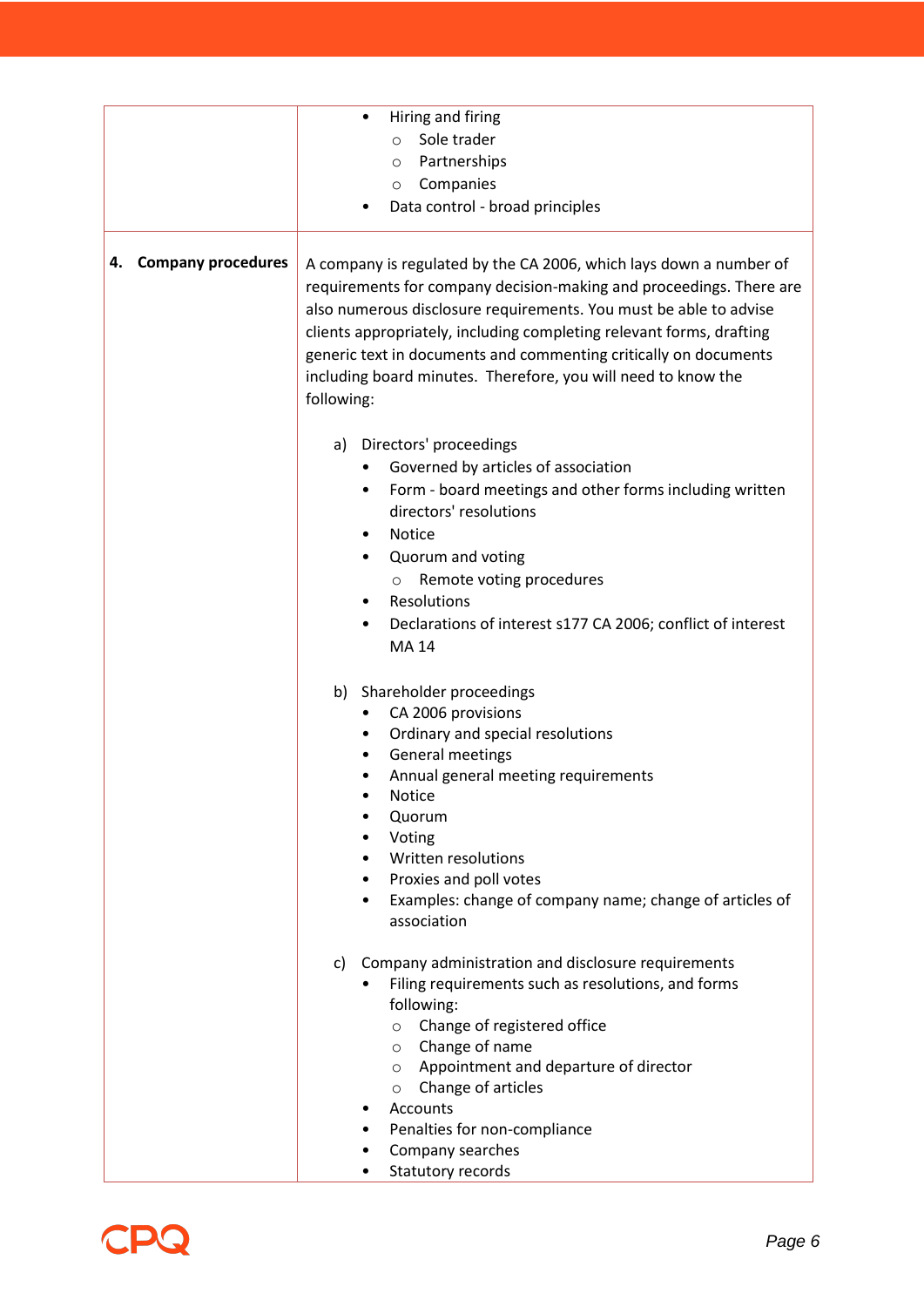|                                                 | Company books, such as register of members and<br>$\circ$<br>directors<br>PSC register<br>O                                                                                                                                                                                                                                                                                 |
|-------------------------------------------------|-----------------------------------------------------------------------------------------------------------------------------------------------------------------------------------------------------------------------------------------------------------------------------------------------------------------------------------------------------------------------------|
| 5. Dissolution,<br>insolvency and<br>winding up | Bringing a business entity to an end is largely procedural and is<br>governed by the Insolvency Act 1986. You must be able to advise<br>clients appropriately, including drafting relevant forms and documents.<br>Therefore, you will need to know the following:                                                                                                          |
|                                                 | a) Definition of insolvency<br>Statutory test for corporate insolvency: s123 IA 1986<br>Initiation of winding up or bankruptcy proceedings<br>$\bullet$<br>Statutory demands                                                                                                                                                                                                |
|                                                 | b) Personal bankruptcy<br>Outline of procedure<br>Implications for sole trader, partner, company director                                                                                                                                                                                                                                                                   |
|                                                 | c) Dissolution of a partnership<br>Service of notice; automatic termination; PA 1890<br>provisions, ss 32, 33, 35, 44<br>Partnership agreement<br>$\bullet$                                                                                                                                                                                                                 |
|                                                 | d) Outlines of company winding up procedures<br>Members' voluntary winding up<br>$\bullet$<br>Creditors' voluntary winding up<br>$\bullet$<br>Compulsory winding up<br>$\bullet$<br>Appointment of liquidator<br>$\bullet$<br>Powers of liquidator<br>$\bullet$<br>Winding up process<br>Order of priority and distribution of assets<br>Implications for company directors |

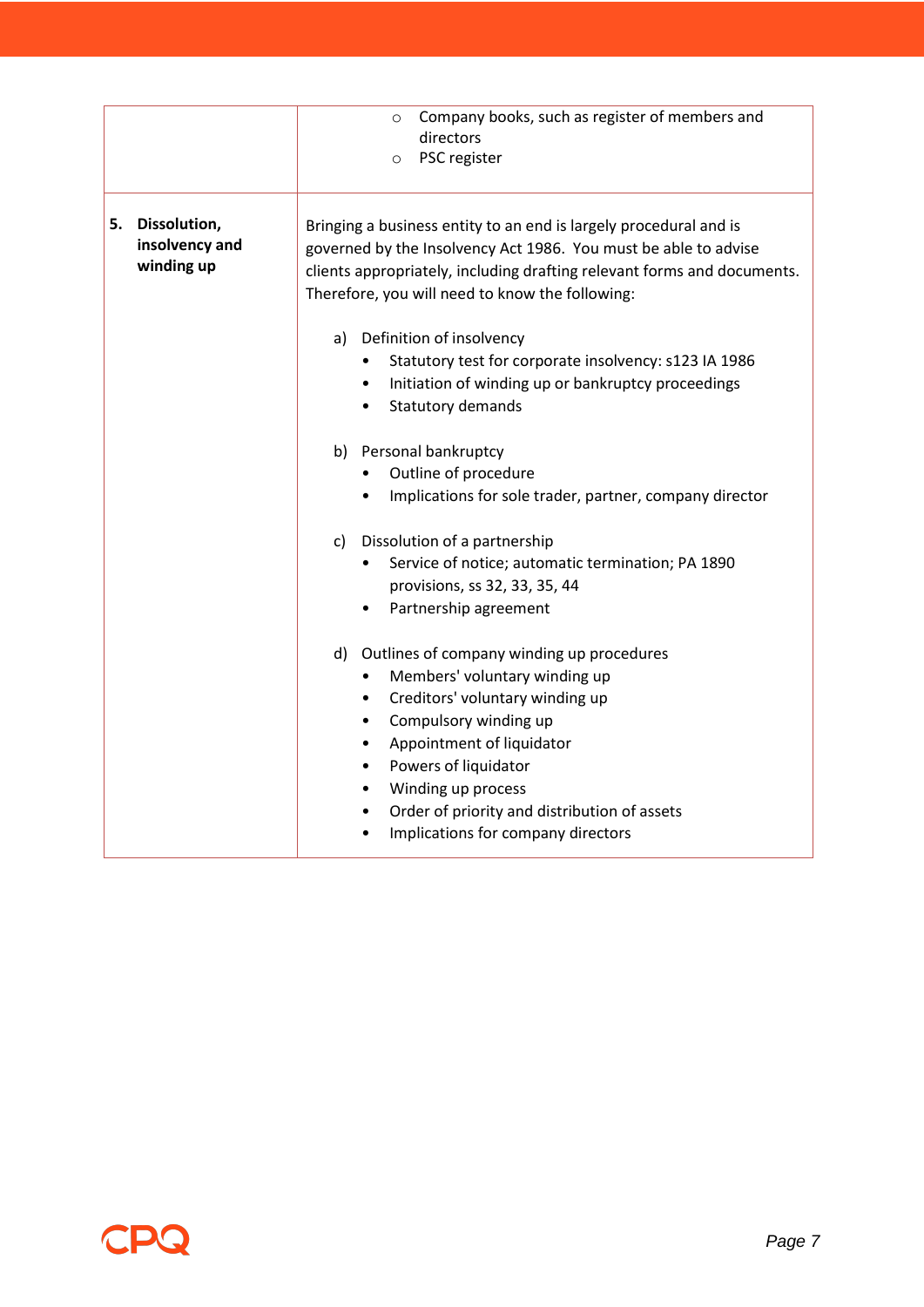|  | 6. Taxation | A trainee in the business department must have an outline<br>understanding of the key taxation issues that may encountered by their<br>clients in the context of running a business. Therefore, you will need to<br>know the following:                                                                                                                                                                                                                                         |
|--|-------------|---------------------------------------------------------------------------------------------------------------------------------------------------------------------------------------------------------------------------------------------------------------------------------------------------------------------------------------------------------------------------------------------------------------------------------------------------------------------------------|
|  |             | Income tax<br>a)<br>What is income tax<br>٠<br>Rates and tax year<br>$\bullet$<br>Allowances and reliefs<br>$\bullet$<br>Taxable income: elements for simple calculation<br>٠<br>Income tax on employment related shares<br>$\bullet$                                                                                                                                                                                                                                           |
|  |             | b) Capital gains tax (CGT)<br>What is CGT<br>$\bullet$<br>Rates and tax year<br>٠<br>What is a disposal<br>٠<br>When is CGT not payable?<br>٠<br>Chargeable gain: elements for simple calculation<br>٠<br>Outline nature of allowances and reliefs:<br>$\bullet$<br>Annual allowance<br>$\circ$<br>Holdover relief<br>$\circ$<br>○ Roll-over on replacement of qualifying business assets<br>Roll-over on incorporation<br>$\circ$<br>Business asset disposal relief<br>$\circ$ |
|  |             | Corporation tax<br>C)<br>What is corporation tax<br>Rates and tax year<br>$\bullet$<br>Trading losses, in outline<br>$\bullet$<br>Research and development expenditure<br>٠<br>Goodwill and intellectual property<br>٠<br>Distributions<br>Tax avoidance: General Anti-Abuse Rule<br>Taxable income and gains: elements for simple calculation<br>٠                                                                                                                             |
|  |             | d)<br><b>VAT</b><br>What is VAT<br>Scope<br>Inputs and outputs<br>Registration<br>Rates<br><b>Exempt supplies</b><br>VAT records<br>VAT returns<br>٠<br>Flat rate scheme<br>Making tax digital                                                                                                                                                                                                                                                                                  |
|  |             | Stamp duty on transfer of shares:<br>e)                                                                                                                                                                                                                                                                                                                                                                                                                                         |

• Rate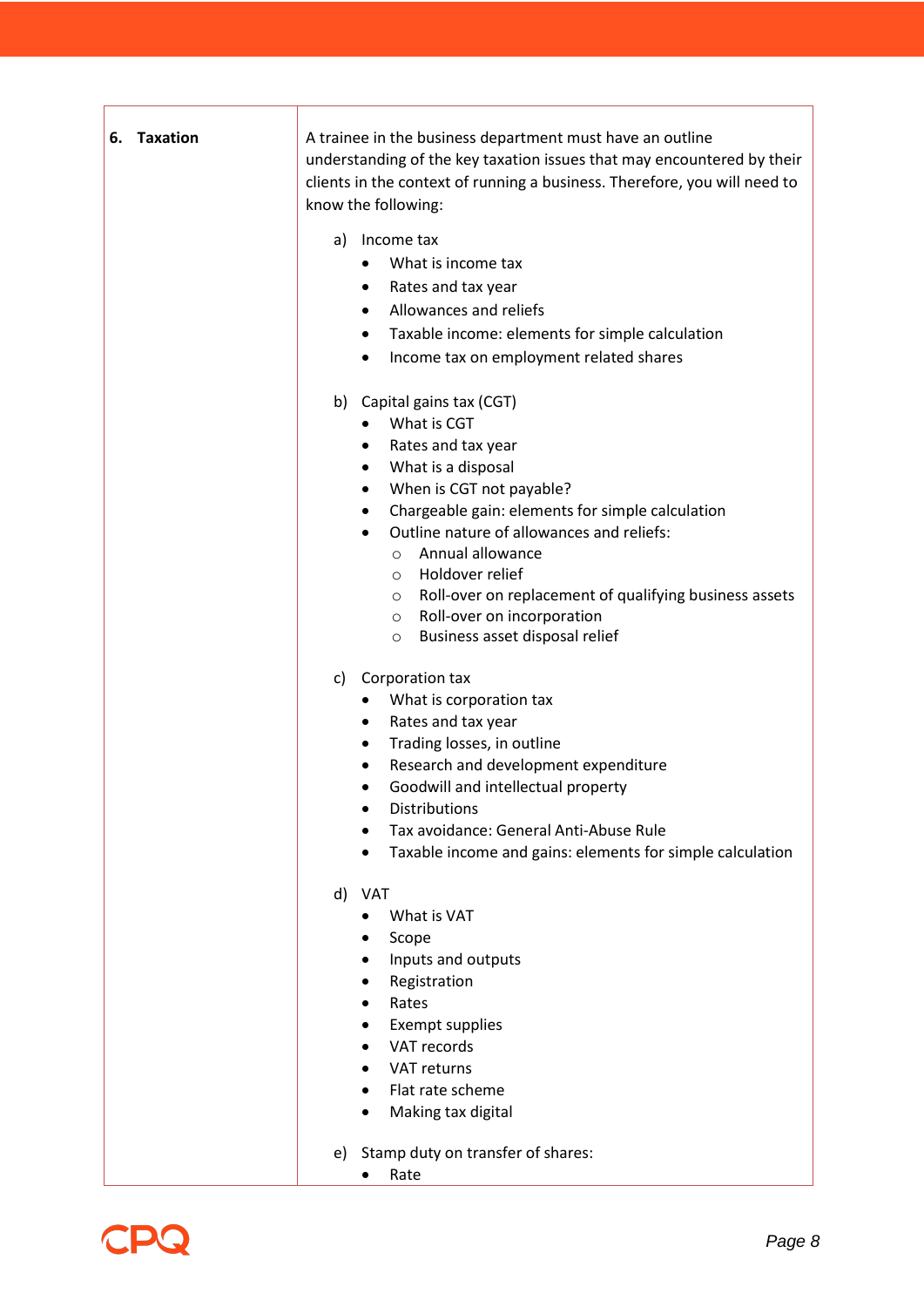|                       | Certificate where consideration £1,000 or less                                                                                    |
|-----------------------|-----------------------------------------------------------------------------------------------------------------------------------|
|                       | Employment related taxes/obligations<br>f)                                                                                        |
|                       | <b>PAYE</b>                                                                                                                       |
|                       | <b>National Insurance</b>                                                                                                         |
|                       |                                                                                                                                   |
| Introduction to<br>7. | To provide effective advice to clients running a business, trainees must                                                          |
| <b>Employment Law</b> | understand common employment law rights, the implications of<br>engaging and dismissing employees, and should be able to identify |
|                       | potential issues with an employer's proposed course of action. You                                                                |
|                       | should also recognise TUPE and its impact on certain commercial                                                                   |
|                       | transactions. Therefore, you will need to know the following:                                                                     |
|                       |                                                                                                                                   |
|                       | <b>Employment status</b><br>a)                                                                                                    |
|                       | Status determines the level of rights/protections in law                                                                          |
|                       | Self Employed Contractor<br>٠                                                                                                     |
|                       | Supervision<br>$\circ$<br>Invoices<br>$\circ$                                                                                     |
|                       | Tax status<br>O                                                                                                                   |
|                       | Substitution<br>$\circ$                                                                                                           |
|                       | Providing equipment<br>$\circ$                                                                                                    |
|                       | Worker                                                                                                                            |
|                       | Zero hours contracts<br>$\circ$                                                                                                   |
|                       | Limited rights to subcontract<br>$\circ$                                                                                          |
|                       | No obligation to accept hours when offered but once<br>$\circ$<br>accepted must attend work                                       |
|                       | Employee                                                                                                                          |
|                       | Mutuality of obligations<br>$\circ$                                                                                               |
|                       | Degree of control and supervision<br>O                                                                                            |
|                       | Recruitment<br>b)                                                                                                                 |
|                       | Sourcing employees and advertising                                                                                                |
|                       | Discrimination in recruitment                                                                                                     |
|                       | The protected characteristics under the Equality Act<br>$\circ$                                                                   |
|                       | 2010                                                                                                                              |
|                       | Pre employment checks                                                                                                             |
|                       | <b>Obtaining references</b><br>O                                                                                                  |
|                       | <b>DBS</b> checks<br>$\circ$                                                                                                      |
|                       | Right to work checks<br>$\circ$                                                                                                   |
|                       | <b>Qualification checks</b><br>$\Omega$<br>Appointment                                                                            |
|                       | s.1 Employment Rights Act 1996 statement of terms<br>$\circ$                                                                      |
|                       | The contract of employment<br>$\circ$                                                                                             |
|                       | Automatic enrolment pension obligations<br>$\circ$                                                                                |
|                       |                                                                                                                                   |
|                       | c) Employment Rights                                                                                                              |
|                       | Protection from discrimination                                                                                                    |